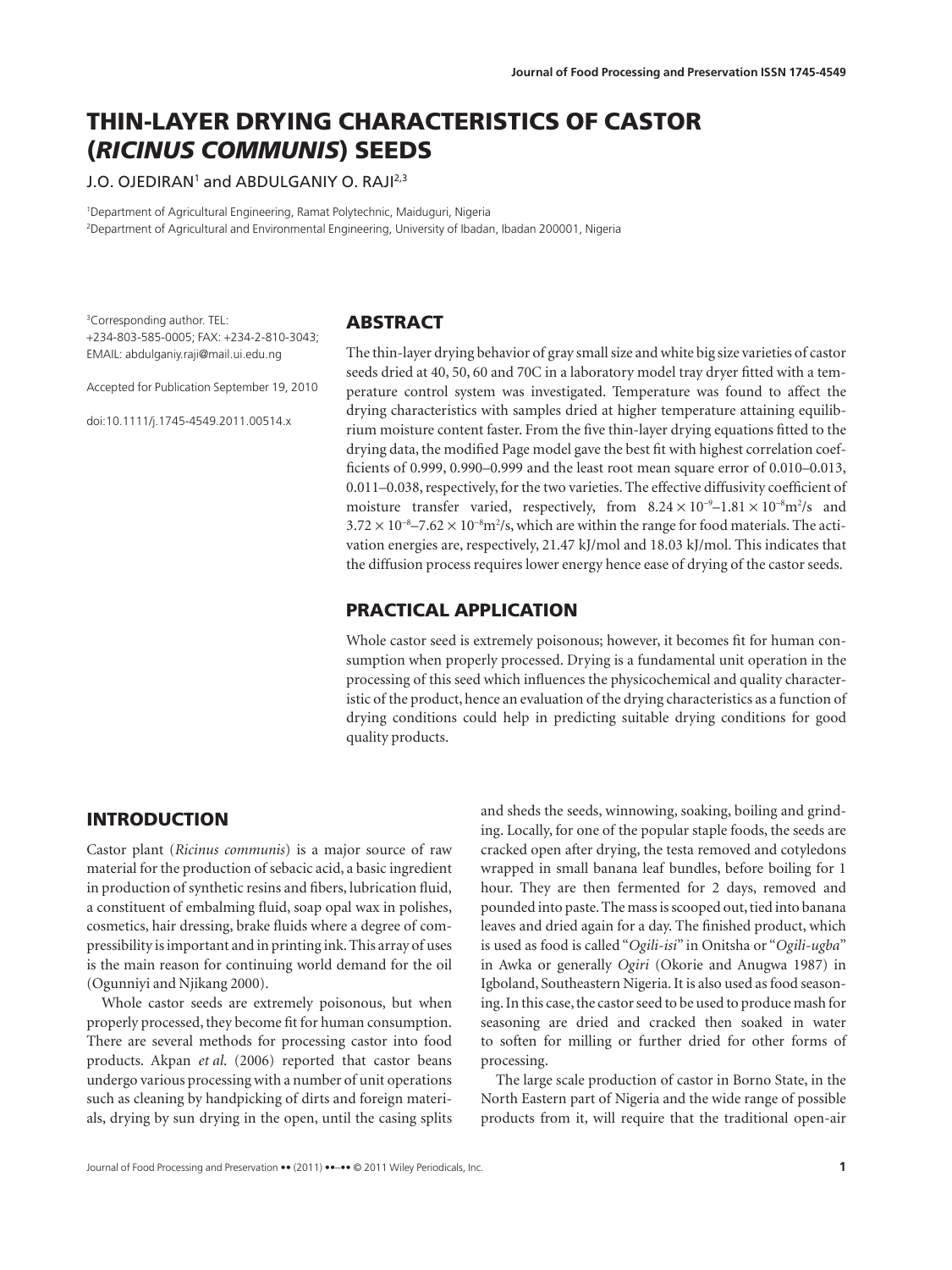sun-drying method be replaced with efficient drying systems. Open-air drying is slow; it exposes the product to environmental hazard and is difficult to control. To properly model and improve the efficiency of the drying process of this tropical crop and thus improve the efficiency of the drying systems, an insight into the drying characteristics of this crop becomes necessary.

Drying is a fundamental unit operation in the processing of castor. Drying influences physicochemical and quality characteristic of products (Gorling 1958), thus, evaluation of the drying characteristics as a function of drying conditions could help in predicting suitable drying conditions (Hamdami *et al*. 2006). In recent years, several studies on the drying characteristics of various fruits, vegetables and agricultural products have been carried out. Studies reported include hazel nut (Ozdemir and Devres 1999), bell pepper (Tunde-Akintunde *et al*. 2005) green pepper, green bean and squash (Yaldiz and Ertekin 2001), melon seed and wheat (Ajibola 1989; Sun and Woods 1994), apricot (Togrul and Pehlivan 2003), potato (Akpinar *et al*. 2003a), green chili (Hossain and Bala 2002), tomato (Akanbi *et al*. 2006), apple (Akpinar *et al*. 2003b), pumpkin (Akpinar *et al*. 2003c), red pepper (Akpinar *et al*. 2003d), egg plant (Ertekin and Yaldiz 2004), carrot (Doymaz 2004), cassava roots (Kajuna *et al*. 2001) and rosehip (Erenturk *et al*. 2004) and in each study the model that best fits the experimental data is chosen.

There appears to be lack of information in the literature on the drying characteristics of castor especially as affected by temperature. There is therefore the need to study the drying characteristics of castor seed with a view to understand the drying process and recommend appropriate drying steps for the seeds. This study therefore aimed at establishing the drying characteristics of two varieties of castor over the range of drying temperatures commonly employed in the tropics and to fit the data obtained from thin-layer drying of this crop to some of the generally accepted thin-layer drying models. Some of the previous studies reported drying temperatures of 40–60C for candlenuts (Tarigan *et al*. 2006), 50–70C for green beans (Doymaz 2004) and 45–75C for tomatoes (Akanbi *et al*. 2006).

### **THEORY**

The primary factor influencing the rate of drying when heated air is used as the drying medium is temperature (Yunfei and Morey 1987). Drying temperature has the greatest effect on thin-layer drying, followed by initial moisture content, air velocity and relative humidity. In thin-layer drying of agricultural crops, the Page equation has been used extensively (Kajuna *et al*. 2001). It was successfully used to describe drying characteristics of American ginseng (Yunfei and Morey 1987) and strawberry (Akpinar and Bicer 2006) among many others. This equation is empirical and is given as

$$
MR = \frac{M - M_e}{M_o - M_e} = \exp(-kt^N)
$$
 (1)

where, *MR* is the moisture ratio, *M*o, the initial moisture content (% dry basis [d.b.]), *M*e, the equilibrium moisture content (% d.b.),  $M$  the moisture content at time  $t$  (% d.b.),  $t$ the drying time (h), k and N are drying constants.

Equation (1) is a modification of the theoretical model known as the exponential or the Newtonian model (Sun and Woods 1994). The model is further described (Nellist 1976; Patley *et al*. 1988; Colson and Young 1990; Crisp and Woods 1994) as

$$
\frac{dM}{dt} = k(M - M_e) \tag{2}
$$

Integrating Eq. (2) gives

$$
\frac{M - M_e}{M_o - M_e} = \exp(-kt)
$$
\n(3)

This equation (Eq. 3) assumes that resistance to moisture movement and consequently gradients within the material are negligible (Colson and Young 1990).At constant temperature, pressure and humidity, this equation is valid if drying is characterized by "falling-rate" regime (Nellist 1976), which is a characteristic of drying of low moisture content products such as grains. As reported by Kajuna *et al*. (2001), this model has been successfully used for barley, wheat, paddy and shelled corn. The drying constants in thin-layer drying equations vary with temperature (Yunfei and Morey 1987) while the initial moisture content was also found to affect the drying rate of yellow corn (Misra and Brooker 1980).

Other semi-theoretical models widely used are the Henderson and Pabis model, modified Page I and II models. These require short time compared to theoretical thin-layer drying models and do not need assumptions of geometry of a typical food, its mass diffusivity and conductivity (Parry 1985).

# **METHODOLOGY**

#### **The Drying Equipment**

A laboratory model tray dryer fitted with a temperature control system designed and fabricated at the Department of Agricultural and Environmental Engineering, University of Ibadan, Nigeria was used for this study. The dryer consists of a drying chamber with perforated trays that are arranged vertically and placed horizontally in a plenum chamber. A 0.374 kW axial flow fan supplies drying air at a rate of 14.3 m<sup>3</sup>/min over the elements into the drying chamber. The frame and lagged casing enclosing the functional units form the body of the dryer and gives it a compact look. When in operation, the axial fan blows air through the plenum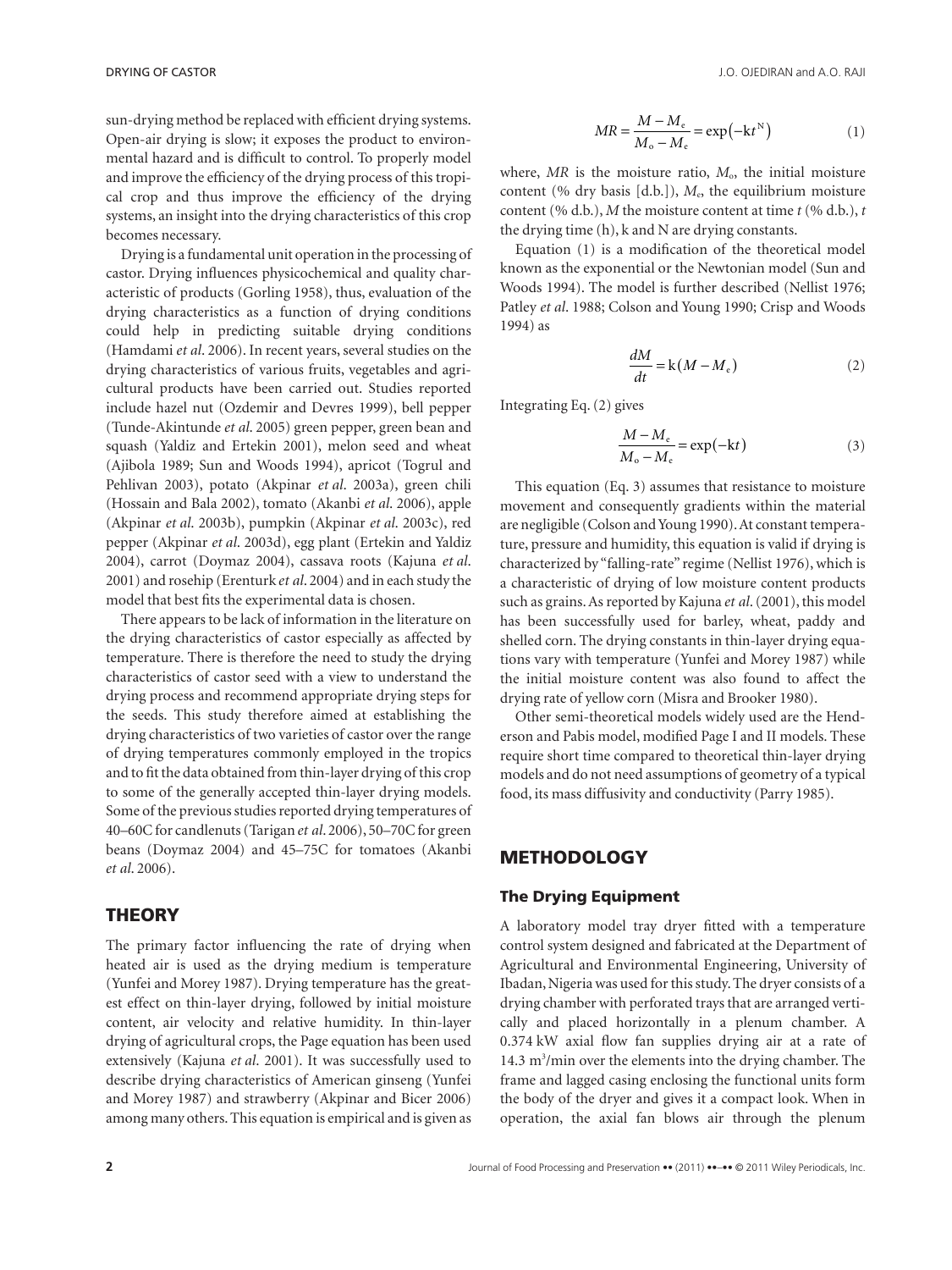chamber over the heating elements. The air gets heated and enters the drying chamber where it picks moisture from the product being dried and discharged through the air outlet. A door is provided in front of the drying chamber for loading and unloading the sample tray. The experiments were conducted at the Department of Agricultural and Environmental Engineering between March and May 2007 corresponding to the end of dry season and beginning of raining season when the relative humidity was about 65–85% and ambient temperature was between 23 and 37C.

#### **Sample Preparation and Drying Test Procedure**

Castor is a crop that is only recently gaining popularity in Nigeria especially the North and Southeastern parts. There are no known scientific names for the varieties except the local names. The gray small size (GSS) variety is called *kwalikwali* in *Hausa* in the northeastern Nigeria and white big size (WBS) is called *Nkpuru Ukpa* in *Igbo* the southeastern part of Nigeria.

The GSS variety was obtained from a castor farm in Maiduguri, Northeastern part of Nigeria and the WBS variety was from a farm in Ihiala Local Government area in Anambra State, Southeastern part of Nigeria, the places where castor is mostly used in Nigeria.

Castor samples were cracked open, cleaned and then soaked in water, decanted to remove dirts, chaff and other foreign materials. The initial moisture content of the soaked and decanted castor varieties samples was determined using the ASAE standard method 352.1 (ASAE 1983) by placing 15 g samples (weighed using a top loading compact digital weighing balance EK-H6000i, A and D Company Ltd, Tokyo, Japan) in an air oven at 103  $\pm$  2C and the weight monitored at interval until a constant weight was obtained.

The procedure employed for thin-layer drying of melon seeds by Ajibola (1989) was adopted with modifications to suit the laboratory and experimental conditions. The drying temperatures employed were 40, 50, 60 and 70C. For each experimental run, the dryer was allowed to run empty for 2 h to stabilize it at the specified air conditions before the tests began. Triplicate samples of specified castor varieties with known weights of 90–100 g were placed in drying trays. Change in sample weight was monitored throughout the experiment by weighing every 10 min for the first 1 h; every 30 min for the next 3 h; every 1 h for the next 3 h then every 2 h until the end of drying. The weighing continued until three consecutive readings gave identical weights. The test was then terminated as equilibrium with the drying environment was assumed to have been reached. The moisture content of the sample was then determined at this point and taken to be the dynamic equilibrium moisture content.

Based on the initial moisture content from oven drying, the weight loss was used to calculate the moisture content using the equation of Silayo (1995) and Kajuna *et al*. (2001) given as

$$
Mt = \frac{M_i m_i - w_i}{m_i - w_i} \tag{4}
$$

where, *Mt* is the moisture content at time *t* (% wet basis [w.b.]),  $M_i$  the initial moisture content (% w.b),  $m_i$  the initial weight (g) and  $w_i$  is the weight loss at time,  $t(g)$ . The moisture content was converted to moisture ratio (*MR*) using the nonexponential part of the thin-layer equations being considered. As stated above, the last three readings of moisture content have the same value; however, in this study, the computation of the *MR* did not involve the last two, hence the last actual reading is the first of the last three. The drying curves will also stop on the "actual last reading," i.e., the first of the last three. This is important because while calculating the moisture ratio, if the last three are used, it will result in the last three *MR*s being zeros. Therefore, the last two readings for each experiment were taken as control for the drying process to ensure that equilibrium moisture has been attained. These were not used in any of the plots of parameters presented.

## **Determination of Drying Characteristics and Statistical Modeling Procedures**

Moisture ratios of the castor samples during the thin-layer drying experiments were calculated by using the following relation from Eq. (1) (Akpinar *et al*. 2003a).

$$
MR = \frac{M - M_e}{M_o - M_e} \tag{5}
$$

The drying curve for each experiment was obtained by plotting the dimensionless moisture ratio of the sample against the drying time.

Five of the commonly used mathematical models (Jayas *et al*. 1991; Akpinar and Bicer 2006) for the thin-layer drying (Table 1) were tested to select the appropriate drying model for describing the drying of castor. Each of the model equations were converted to appropriate linear equation through logarithmic conversion and analysis was undertaken by regression on the five models to obtain the semi- or full-log form of predicted linear plot of *MR* against time from which the constants and coefficients were determined as slopes and intercepts. The models were then compared using the correlation coefficient (*r*) and the root mean square error analyses (*RMSE*) to determine the goodness of fit. The *r* and *RMSE* were also obtained from the regression analysis procedure. The drying model with highest *r* and lowest *RMSE* was selected as the best model describing the thin-layer drying characteristics of castor. The higher the values of *r*, and lower the values of *RMSE*, the better the goodness of fit (Akpinar *et al*. 2003a,b).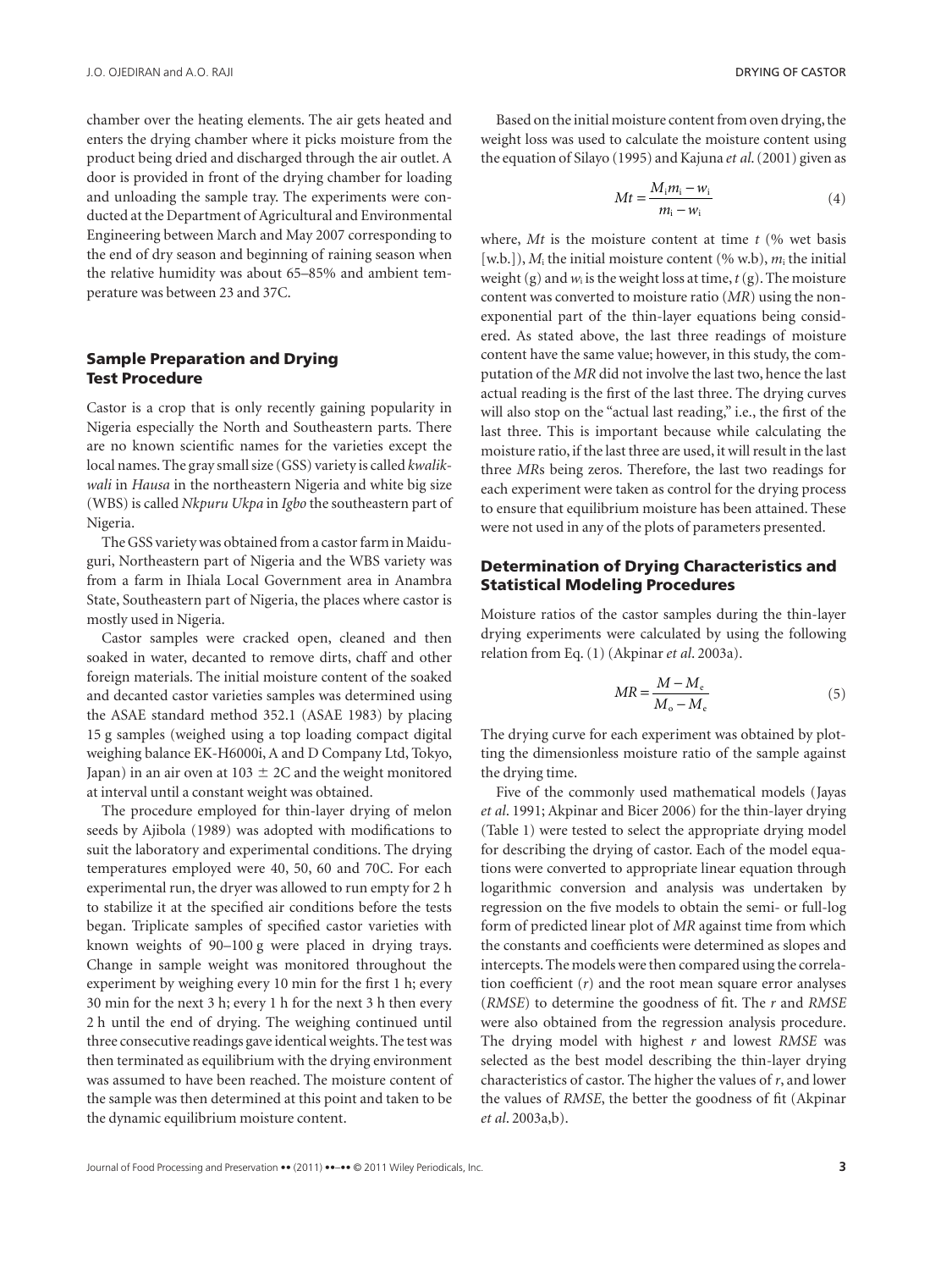| Model no.        | Model                | Equation               | Reference                |
|------------------|----------------------|------------------------|--------------------------|
| 1.               | Exponential (Newton) | $MR = \exp(-kt)$       | Ajibola (1989)           |
| 2.               | Henderson and Pabis  | $MR = a.\exp(-kt)$     | Westerman et al. (1973)  |
| 3.               | Page                 | $MR = \exp(-kt^n)$     | Agrawal and Singh (1977) |
| $\overline{4}$ . | Modified Page        | $MR = \exp(-[kt]^n)$   | Lahsasni et al. (2004)   |
| .5.              | Logarithmic          | $MR = a.\exp(-kt) + c$ | Yagcioglu et al. (1999)  |

In order to confirm the selected appropriate drying model between the five different models tested, parameters of thinlayer drying models were determined by fitting experimental data to the model equations having obtained the model constants and coefficients. The resulting data were plotted with the experimental plots to determine the best fitted model through graphical method.

## **Effective Diffusivity Coefficients**

The experimental drying data for the determination of diffusivity coefficient ( $D_{\text{eff}}$ ) were interpreted using Fick's second law for spherical bodies according to Geankoplis (1983) and Doymaz (2004). This is because the shape of the seeds are closer to being spherical than the commonly used flat object (slab assumption). The diffusivity coefficient ( $D_{\text{eff}}$ ) was obtained from the equation for spherical bodies

$$
MR = \frac{6}{\pi^2} \exp\left(\frac{-\pi^2 D_{\text{eff}}}{R^2} t\right) \tag{6}
$$

To obtain effective radius (*R*), the radius at initial moisture content when drying commenced was used. This was calculated using the equation given by Asoegwu *et al*. (2006) with equivalent diameter *D*<sup>e</sup> given by

$$
D_e = \frac{D1 + D2 + D3}{3}
$$
 with *R* being  $\frac{D_e}{2}$ 

where *D*1 = Arithmetic mean diameter =  $\frac{L_1 + L_2 + L_3}{3}$ 

$$
D2 = \text{Geometric mean diameter} = (L_1 L_2 L_3)^{\frac{1}{3}}
$$

$$
D3 = \text{Square mean diameter} = \left(\frac{L_1 L_2 + L_2 L_3 + L_3 L_1}{3}\right)^{\frac{1}{2}}
$$

*L*1, *L*<sup>2</sup> and *L*<sup>3</sup> are the dimensions in the three perpendicular axes.

Therefore,

$$
\ln(MR) = \frac{-\pi^2 D_{\text{eff}}}{R^2} t + \ln \frac{6}{\pi^2}
$$
 (7)

Moisture diffusivity coefficient ( $D_{\text{eff}}$ ) was calculated from the slope derived from the linear regression of ln(*MR*) against time at different temperatures using Eq. (7).

#### **TABLE 1.** MATHEMATICAL MODELS USED TO DESCRIBE DRYING CHARACTERISTICS

#### **Activation Energy**

The diffusivity coefficient at different temperatures is often found to be well predicted by the Arrhenius equation given by

$$
D_{\rm eff} = D_{\rm o} e^{-\frac{E_{\rm a}}{R_{\rm g}(T + 273.15)}} \tag{8}
$$

Where,  $D_{\text{eff}}$  is the moisture diffusivity coefficient  $(m^2/s)$ , *D*<sup>o</sup> is the maximum diffusion coefficient (at infinite temperature), *E*<sup>a</sup> is the activation energy for diffusion (kJ/mol), *T* is the temperature (C) and  $R_g$  is the gas constant  $(kJ/mol K)$ .

Linearizing the equation gives

$$
\ln D_{\rm eff} = \left( -\frac{1}{R_{\rm g}(T + 273.15)} \right) E_{\rm a} + \ln D_{\rm o} \tag{9}
$$

 $D_0$  and  $E_a$  were obtained by plotting  $\ln D_{\text{eff}}$  against  $\left( -\frac{1}{R_{\rm g}(T+273.15)} \right)$  $\left(-\frac{1}{R_{\rm g}(T+273.15)}\right)$ 1  $R_{\rm g} (T + 273.15$ 

## **RESULTS AND DISCUSSION**

The drying air flow rate was  $14.3 \text{ m}^3/\text{min}$  and this was kept constant throughout the drying process.

## **Drying Curves**

The drying curve for the variations of moisture content with drying time based on drying air temperature for the two varieties of castor are as presented in Figs. 1 and 2. The times to reach dynamic moisture equilibrium from initial moisture content at the various drying air temperature were found to be between 210–360 min for GSS castor variety, and 180–300 min for WBS variety. Temperature had marked effect in both cases as the drying curves were steeper with increasing temperature showing that drying was faster at higher temperatures. The time to attain equilibrium was also shorter with increasing temperature as evident from near horizontal nature of the curves from 150 min for higher temperatures. This is evident in the drying of GSS while that of the WBS indicates that the drying was only in the falling rate phase. The drying times in both decreased with the temperature.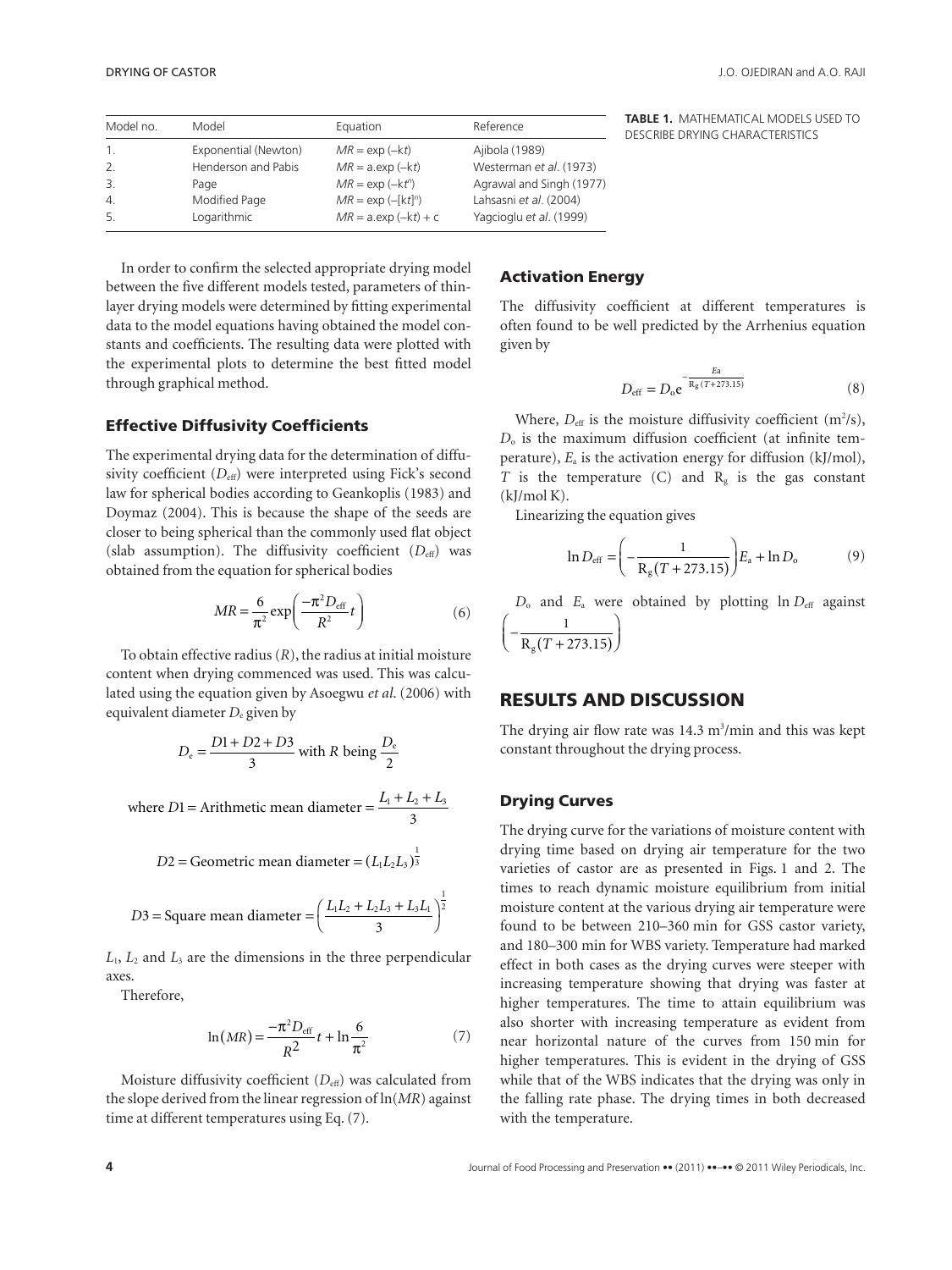

**FIG. 1.** THE DRYING CURVE FOR GSS VARIETY OF CASTOR

# **Modeling and Model Fitting of the Thin-Layer Drying Characteristics**

The model constants, coefficients, correlation coefficients (*r*) and *RMSE* calculated from the curve fitting computations for the moisture ratio with the drying time and temperature on the five drying models are shown in Table 2. The correlation coefficient  $(R^2)$  in all the cases were greater than 0.98 (not pre-





**FIG. 2.** THE DRYING CURVE FOR WBS VARIETY OF CASTOR

sented in the Table), indicating a good fit (Madamba *et al*. 1996). The values of *r* and *RMSE* for these models vary between 0.997–0.999, 0.979–0.999 and  $1.05-2.00 \times 10^{-2}$ ,  $1.40 - 4.71 \times 10^{-2}$ , respectively. From the table, the modified Page model gave the best prediction with the highest *r* and lowest *RMSE* compared to the other models and satisfactorily describe the drying characteristics of the castor seeds. The others also have very close values but the modified Page was followed very closely by the Page model.

The plots of *MR* against time at different temperatures for both castor varieties are as presented in Figs. 3 and 4 with the

| <b>TABLE 2.</b> PARAMETERS OF THE FIVE DRYING MODELS FOR DRYING KINETICS OF TWO VARIETIES OF CASTOR |  |  |
|-----------------------------------------------------------------------------------------------------|--|--|
|-----------------------------------------------------------------------------------------------------|--|--|

| Air temperature     |             | 40C   |            | 50C   |            | 60C   |            | 70C      |            |
|---------------------|-------------|-------|------------|-------|------------|-------|------------|----------|------------|
| Model               |             | GSS   | <b>WBS</b> | GSS   | <b>WBS</b> | GSS   | <b>WBS</b> | GSS      | <b>WBS</b> |
| Exponential         | k           | 0.011 | 0.010      | 0.013 | 0.014      | 0.017 | 0.020      | 0.022    | 0.024      |
|                     | r           | 0.999 | 0.997      | 0.999 | 0.990      | 0.998 | 0.979      | 0.999    | 0.989      |
|                     | RMSE        | 0.013 | 0.025      | 0.013 | 0.038      | 0.02  | 0.047      | 0.010    | 0.033      |
| Henderson and Pabis | a           | 0.988 | 1.033      | 0.996 | 0.967      | 0.979 | 0.866      | 1.006    | 0.882      |
|                     | k.          | 0.011 | 0.011      | 0.013 | 0.013      | 0.016 | 0.016      | 0.002    | 0.020      |
|                     | R           | 0.998 | 0.997      | 0.999 | 0.990      | 0.997 | 0.991      | 0.999    | 0.998      |
|                     | <b>RMSE</b> | 0.013 | 0.021      | 0.013 | 0.036      | 0.020 | 0.029      | 0.010    | 0.015      |
| Page                | k.          | 0.013 | 0.008      | 0.013 | 0.016      | 0.021 | 0.047      | 0.021    | 0.045      |
|                     | n           | 0.966 | 1.049      | 0.992 | 0.963      | 0.940 | 0.778      | 1.018    | 0.829      |
|                     | R           | 0.999 | 0.997      | 0.999 | 0.990      | 0.998 | 0.997      | 0.999    | 0.999      |
|                     | <b>RMSE</b> | 0.013 | 0.023      | 0.013 | 0.038      | 0.017 | 0.014      | 0.010    | 0.011      |
| Modified Page       | k           | 0.011 | 0.010      | 0.013 | 0.014      | 0.016 | 0.020      | 0.022    | 0.024      |
|                     | n           | 0.966 | 1.049      | 0.992 | 0.963      | 0.940 | 0.778      | 1.018    | 0.829      |
|                     | R           | 0.999 | 0.997      | 0.999 | 0.990      | 0.999 | 0.998      | 0.999    | 0.999      |
|                     | <b>RMSE</b> | 0.013 | 0.023      | 0.013 | 0.038      | 0.010 | 0.014      | 0.010    | 0.011      |
| Logarithmic         | a           | 0.985 | 1.015      | 0.901 | 1.075      | 0.969 | 0.855      | 1.009    | 0.877      |
|                     | C           | 0.006 | 0.035      | 0.013 | $-0.155$   | 0.045 | 0.074      | $-0.014$ | 0.019      |
|                     | n           | 0.011 | 0.012      | 0.013 | 0.009      | 0.019 | 0.022      | 0.021    | 0.022      |
|                     | R           | 0.999 | 0.997      | 0.999 | 0.993      | 0.999 | 0.996      | 0.999    | 0.996      |
|                     | <b>RMSE</b> | 0.013 | 0.019      | 0.013 | 0.029      | 0.010 | 0.015      | 0.010    | 0.015      |

GSS = gray small size, WBS = white big size, RMSE = root mean square error.

Journal of Food Processing and Preservation **••** (2011) ••–•• © 2011 Wiley Periodicals, Inc. **5**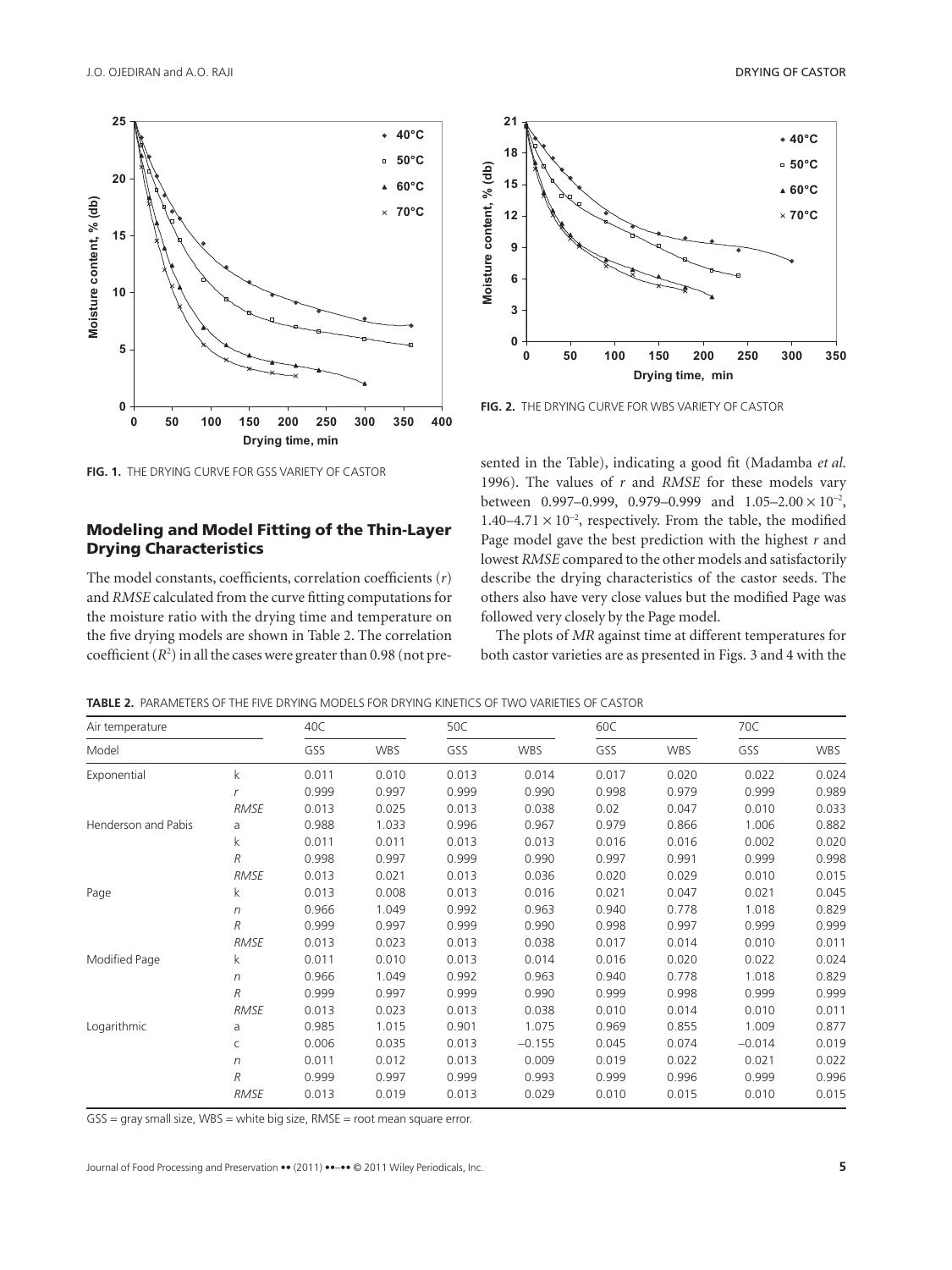

**FIG. 3.** EXPERIMENTAL AND MODIFIED PAGE PREDICTED MOISTURE RATIO FOR GSS CASTOR VARIETY



**FIG. 4.** EXPERIMENTAL AND MODIFIED PAGE PREDICTED MOISTURE RATIO FOR WBS CASTOR VARIETY

predicted curves for the modified Page model. The predictive curves for modified Page and Page models were found to follow the same path for all the temperatures. However, the predictive curves for only the modified Page are presented to show the level of fitness. The Page model is an empirical modification of the Lewis model, which is a special case of the Henderson and Pabis model where intercept is unity. Henderson and Pabis is the first term of a general series solution of Fick's second law. Therefore, the Page model is an empirical modification and a special case of Henderson and Pabis and

has corrected its shortcomings (Yaldiz and Ertekin 2001;

Doymaz 2005). It has been used to fit the experimental data of crops similar to castor such as soybean, white bean, green bean and corn (Yaldiz and Ertekin 2001). This study has therefore confirmed its appropriateness in the modified form for these two varieties castor seeds.

Moisture diffusivity coefficient ( $D_{\text{eff}}$ ) was calculated at different temperatures using Eq. (7) as the slope derived from the linear regression of ln(*MR*) against time. The plot of the ln(*MR*) against time for both varieties are as presented in Figs. 5 and 6. Similarly the activation energy was obtained as



**FIG. 5.** SEMI-LOG PLOT OF MOSITURE RATIO FOR ESTIMATION OF DIFFUSIVITY COEFFICIENT FOR GSS CASTOR VARIETY



**FIG. 6.** SEMI-LOG PLOT OF MOSITURE RATIO FOR ESTIMATION OF DIFFUSIVITY COEFFICIENT FOR GSS CASTOR VARIETY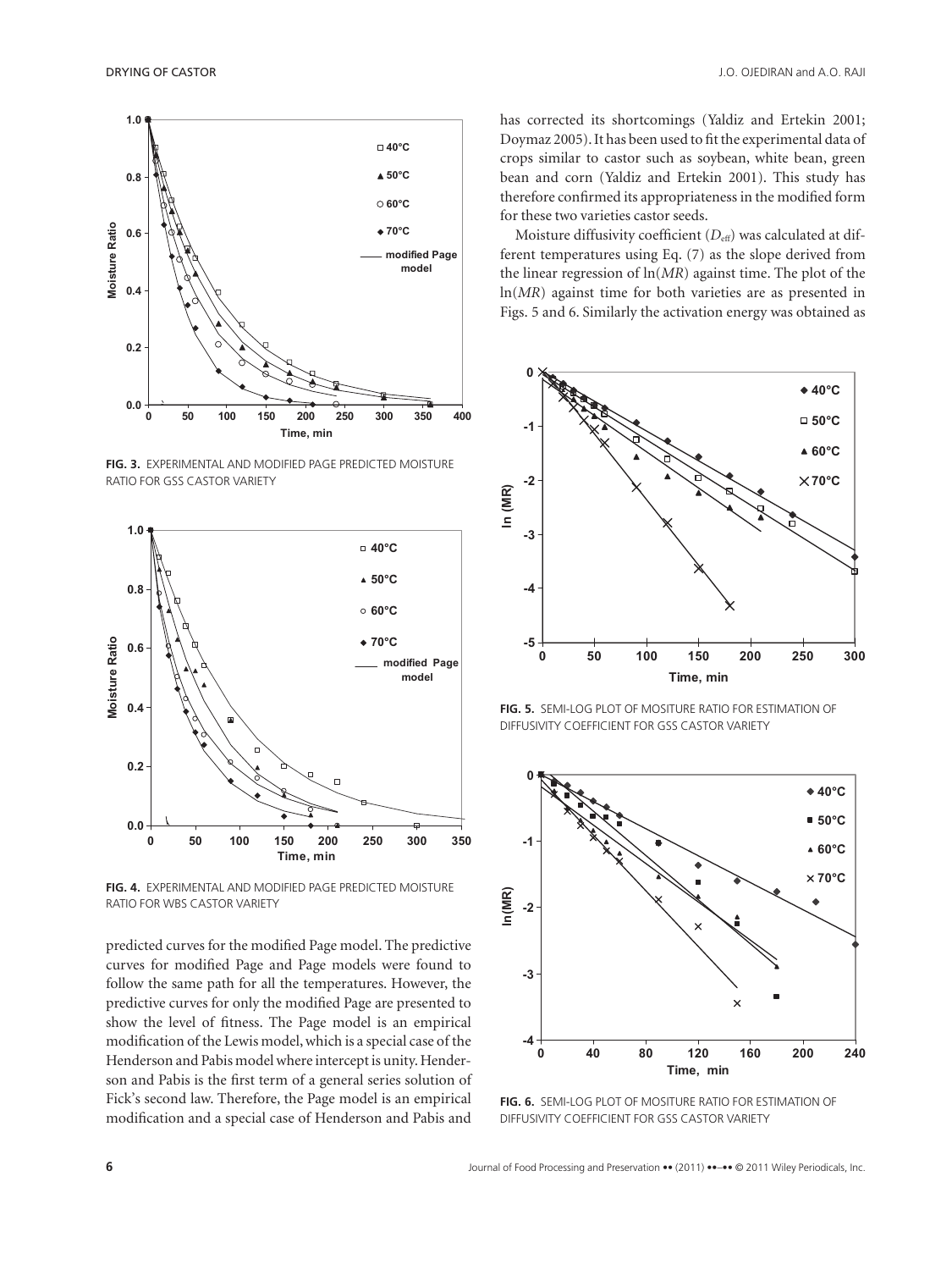| <b>TABLE 3. EFFECTIVE MOISTURE DIFFUSIVITY</b>             |                   |
|------------------------------------------------------------|-------------------|
| $(D_{\rm eff})$ AND ACTIVATION ENERGY $(E_{\rm a})$ DURING |                   |
| DRYING OF CASTOR SEEDS                                     | Temperature $(C)$ |

|                 |       | Effective diffusivity $(x10^{-9})$ m <sup>2</sup> /s |       | Activation energy |                 |
|-----------------|-------|------------------------------------------------------|-------|-------------------|-----------------|
| Temperature (C) | 40    | 50                                                   | 60    | 70                | $(E_a, kJ/mol)$ |
| GSS             | 8.24  | 9.07                                                 | 974   | 18.1              | 21.47           |
| WBS             | 37.19 | 60.89                                                | 52.87 | 76.21             | 18.03           |

 $GSS =$  gray small size, WBS = white big size.

the slope of the semi-log plot between moisture diffusivity coefficient and the inverse of the product of the gas constant and absolute air drying temperature as presented in Eq. (9). The moisture diffusivity coefficients and the resulting activation energy are as presented in Table 3.

The effective mean radii of castor varieties were obtained as  $2.72 \times 10^{-3}$  and  $6.00 \times 10^{-3}$  m for GSS and WBS, respectively. The  $D_{\text{eff}}$  of castor samples GSS and WBS changed between  $8.24 \times 10^{-9} - 1.81 \times 10^{-8}$  m<sup>2</sup>/s and  $3.72 \times 10^{-8} - 7.62 \times 10^{-8}$  m<sup>2</sup>/s as shown in Table 3. The correlation coefficients at all the temperatures for the straight lines obtained by linear regression for the *D*<sub>eff</sub> were higher than 0.99 for GSS while those of WBS ranged between 0.95–0.98. These  $D_{\text{eff}}$  lie within the general range of  $10^{-12} - 10^{-8}$  m<sup>2</sup>/s reported for food materials (Madamba *et al*. 1996; Zogzas*et al*. 1996; Babalis and Belessiotis 2004) such as date palm with  $7.48 \times 10^{-10} 1.10 \times 10^{-8}$  m<sup>2</sup>/s (Falade and Abbo 2007) and fresh lentils  $2:89 \times 10^{-9} - 3:81 \times 10^{-9}$  m<sup>2</sup>/s (Karatas 1997). It can be seen that the values of  $D_{\text{eff}}$  increased with increasing temperature with a marked high value at 70C for both GSS and WBS. This could be as a result of the fact that water diffusion was mainly due to mass transport mechanism during the first phase of drying. The moisture from the inner core of the product migrates and replaces the surface and capillary moisture as they evaporated and eventually diffusion of moisture became the predominant mechanism. The surface water removal was faster at higher temperature especially at 70C with most of the drying mechanism being vapor diffusion hence the higher



**FIG. 7.** ACTIVATION ENERGY FOR THE TWO VARIETIES

values. This has been reported in many research works such as Ramesh *et al*. (2001) and Falade and Abbo (2007).

The plots for the two varieties as presented in Fig. 7 for the activation energy were found to be essentially straight lines in the range of temperatures investigated indicating Arrhenius dependence. Activation energy is a measure of the temperature sensitivity of  $D_{\text{eff}}$  and it is the energy needed to initiate the moisture diffusion within the seed. From the slope of the straight lines, the activation energies were found to be, respectively, 21.47 and 18.03 kJ/mol for GSS and WBS.

The activation energy obtained for each variety is within the general range of 12.7–110 kJ/mol (Zogzas *et al*. 1996) for most agricultural and food materials as presented by several other reports; 27.61 kJ/mol for corn (Tolaba and Suarez 1988), green bean 35.43–39.47 kJ/mol (Senadeera *et al*. 2003), soybean 28.80 kJ/mol (Kitic and Viollaz 1984) and pistachio nut 30.79 kJ/mol (Kashaninejad *et al*. 2007) and mints 82.93 kJ/mol (Park *et al*. 2002). The activation energy for the GSS is higher than that of the WBS, which indicates that more energy is needed to trigger the diffusion process and for drying to be accomplished in GSS castor variety.

# **CONCLUSIONS**

The effect of drying air temperature in the range of 40–70C and 14.3 m<sup>3</sup>/min air flow rate for two castor varieties studied indicated that the drying is entirely in the falling rate period. The drying rate and effective diffusivity are temperature dependent with drying increasing with increase in temperature and consequently faster drying. Temperature dependence of the diffusion coefficients was described by Arrhenius-type relationship. Lower activation energy for moisture diffusion compared to most agricultural and food materials indicates that drying of castor though mostly by diffusion requires less energy, hence it is a cost-and energysaving method compared to the drying of other products. This is an advantage considering the level of poverty among the majority of the populace processing the castor seed to food seasoning and other products. Modified Page model gave the best fit for both castor varieties.

#### **REFERENCES**

AGRAWAL, Y.C. and SINGH, R.D. 1977. *Thin layer drying studies on short grain rice*. ASAE Paper No: 3531, ASAE, St. Joseph, MI.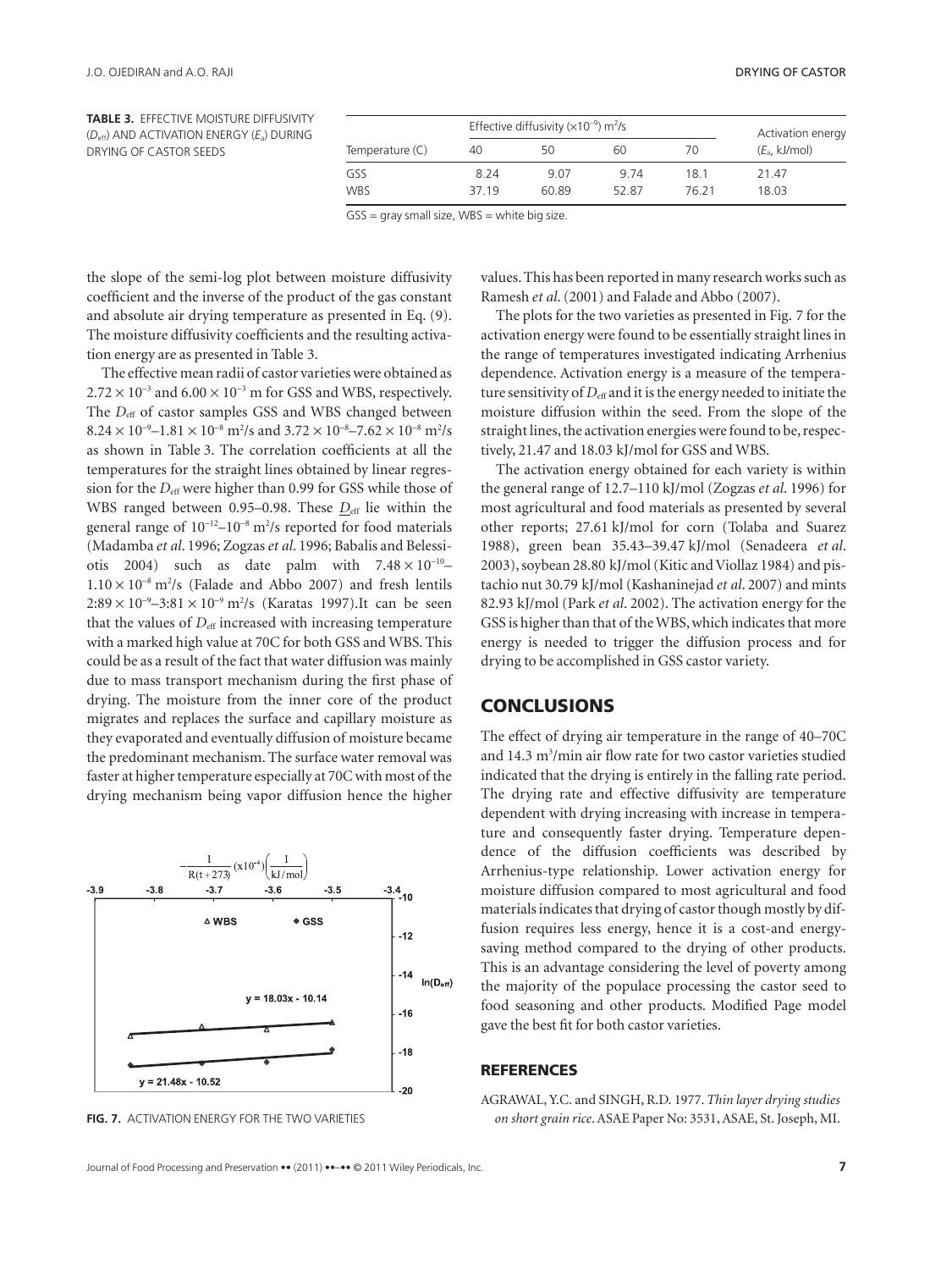AJIBOLA, O.O. 1989. Thin layer drying of melon seeds. J. Food Eng. *9*, 305–320.

AKANBI, C.T., ADEYEMI, R.S. and OJO, A. 2006. Drying characteristics and sorption isotherm of tomato slices. J. Food Eng. *73*, 157–163.

AKPAN, U.G., JIMOH, A. and MOHAMMED, A.D. 2006. Extraction, characterization and modification of castor seed oil. Leonardo J. Sci. *5*, 43–52.

AKPINAR, E.K. and BICER, Y. 2006. Mathematical modelling and experimental study on thin layer drying of strawberry. Int. J. Food Eng. *2*, 1–16. Article 5.

AKPINAR, E., MIDILLI, A. and BICER, Y. 2003a. Single layer drying behavior of potato slices in a convective cyclone dryer and mathematical modeling. Energy Conversion Manag. *44*, 1689–1705.

AKPINAR, E.K., BICER, Y. and MIDILLI, A. 2003b. Modeling and experimental study on drying of apple slices in a convective cyclone dryer. J. Food Process Eng. *26*, 515–541.

AKPINAR, E.K., MIDILLI, A. and BICER, Y. 2003c. Experimental investigation of drying behaviour and conditions of pumpkin slices via as cyclone-type dryer. J. Sci. Food Agric. *83*, 1480–1489.

AKPINAR, E.K., BICER, Y. and YILDIZ, C. 2003d. Thin layer drying of red pepper. J. Food Eng. *59*, 99–104.

ASAE. 1983. *ASAE Standard 352.1, Moisture Measurement – grain and seeds*. American Society of Agricultural Engineers, St. Joseph, MI.

ASOEGWU, S.N., OHANYERE, S.O., KANU, O.P. and IWUEKE, C.N. 2006. Physical properties of African oil bean seed (*Pentaclethra Macrophylla*) Agricultural Engineering International; the CIGR eJournal (Manuscript FP05 006 Vol VIII).

BABALIS, S.J. and BELESSIOTIS, V.G. 2004. Influence of drying conditions on the drying constants and moisture diffusivity during the thin-layer drying of figs. J. Food Eng. *65*, 449–458.

COLSON, K.H. and YOUNG, J.H. 1990. Two-component thin-layer drying model for unshelled peanuts. Trans. ASAE *33*, 241–246.

CRISP, J. and WOODS, J.L. 1994. The drying properties of rapeseed. J. Agric. Eng. Res. *57*, 89–97.

DOYMAZ, I. 2004. Convective air drying characteristics of thin layer carrots. J. Food Eng. *61*, 359–364.

DOYMAZ, I. 2005. Drying behaviour of green beans. J. Food Eng. *69*, 161–165.

ERENTURK, S., GULABOGLU, M.S. and GULTEKIN, S. 2004. The thin-layer drying characteristics of rosehip. Biosyst. Eng. *89*, 159–166.

ERTEKIN, C. and YALDIZ, O. 2004. Drying of eggplant and selection of a suitable thin layer drying model. J. Food Eng. *63*, 349–359.

FALADE, K.O. and ABBO, E.S. 2007. Air-drying and rehydration characteristics of date palm (*Phoenix dactylifera* L.) fruits. J. Food Eng. *79*, 724–730.

GEANKOPLIS, C.J. 1983. *Transport Processes and Unit Operations*, 2nd Ed., Allyn and Bacon Inc, Boston, MA.

GORLING, P. 1958. Fundamental aspects of Dehydrated Foods. In *Physical Phenomena during the Drying of Foodstuffs*, pp. 42–52, Macmillan, London, U.K.

HAMDAMI, N., MELIZAD, S. and OLADEGARAGOZE, A. 2006. Mathematical modelling of thin-layer drying kinetics of apple slices. IUF.ST, DOI:10.1051.

HOSSAIN, M.A. and BALA, B.K. 2002. Thin-layer drying characteristics for green chilli. Drying Technol. *20*, 489–505.

JAYAS, D.S., CENKOWSKI, S., PABIS, S. and MUIR, W.E. 1991. Review of thin layer drying and wetting equations. Drying Technol. *9*, 551–588.

KAJUNA, S.T.A.R., SILAYO, V.C.K., MKENDA, A. and MAKUNGU, P.J.J. 2001. Thin-layer drying of diced cassava roots. Afr. J. Sci. Technol. *2*, 94–100.

KARATAS, S. 1997. Determination of moisture diffusivity of lentil seed during drying. Drying Technol. *15*, 183–199.

KASHANINEJAD, M., MORTAZAVI, A., SAFEKORDI, A. and TABIL, L.G. 2007. Thin-layer drying characteristics and modeling of pistachio nuts. J. Food Eng. *78*, 98–108.

KITIC, D. and VIOLLAZ, P.E. 1984. Comparison of drying kinetic of soybeans in thin layer and fluidized beds. J. Food Technol. *19*, 399–408.

LAHSASNI, S., KOUHILA, M., MAHROUZ, M. and JAOUHARI, J.T. 2004. Drying kinetics of prickly pear fruit (*Opuntia ficus indica*). J. Food Eng. *61*, 173–179.

MADAMBA, P.S., DRISCOLL, R.H. and BUCKLE, K.A. 1996. The thin layer drying characteristics of garlic slices. J. Food Eng. *29*, 75–97.

MISRA, M.K. and BROOKER, D.B. 1980. Thin-layer drying and re-wetting equations for shelled yellow corn. Trans. ASAE *23*, 1254–1260.

NELLIST, M.E. 1976. Exposed layer drying of ryegrass seeds. J. Agric. Eng. Res. *21*, 49–66.

OGUNNIYI, D.S. and NJIKANG, G.N. 2000. Preparation and evaluation of alkyd resins from castor oil. Pak. J. Sci. Ind. Res. *43*, 378–380.

OKORIE, A.U. and ANUGWA, F.O.I. 1987. The feeding value of roasted castor bean to growing chicks. Plant Foods Hum. Nutr. *37*, 97–102.

OZDEMIR, M. and DEVRES, Y.O. 1999. The thin layer drying characteristics of hazelnuts during roasting. J. Food Eng. *42*, 225–233.

PARK, K.J., VOHNIKOVA, Z. and BRODA, F.P.R. 2002. Evaluation of drying parameters and desorption isotherms of garden mints leaves (*Mentha cripa* L.). J. Food Eng. *51*, 193–199.

PARRY, J.L. 1985. Mathematical modeling and computer simulation of heat and mass transfer in agricultural grain drying. J. Agric. Eng. Res. *54*, 339–352.

PATLEY, E., SAVOIE, P. and DUBE, P.A. 1988. The effect of a hay tedder on the field drying rate. Can. Agric. Eng. *30*, 43–50.

RAMESH, M.N., WOLF, W., TEVINI, D. and JUNG, G. 2001. Influence of processing parameters on drying of spice aprika. J. Food Eng. *49*, 63–72.

SENADEERA, W., BHANDARI, B.R., YOUNG, G. and WIJESINGHE, B. 2003. Influence of shapes of selected